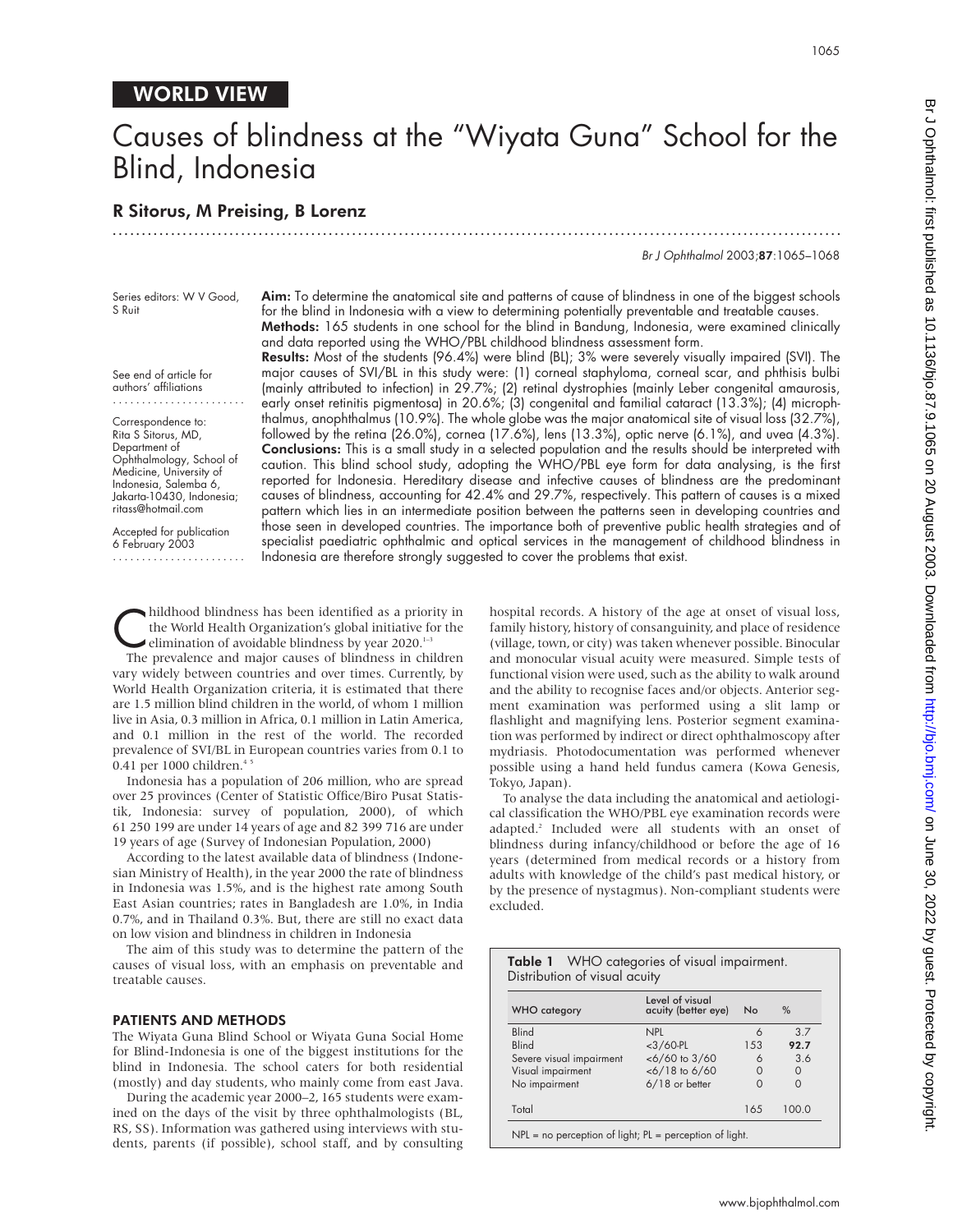| Anatomical site | <b>No</b> | $\%$  |  |
|-----------------|-----------|-------|--|
| Whole globe     | 54        | 32.7  |  |
| Retina          | 43        | 26.0  |  |
| Cornea          | 29        | 17.6  |  |
| Lens            | 22        | 13.3  |  |
| Optic nerve/CNS | 10        | 6.1   |  |
| Uvea            | 7         | 4.3   |  |
| Total           | 165       | 100.0 |  |

| Aetiology                   | No      | $\%$  |  |  |
|-----------------------------|---------|-------|--|--|
| Hereditary disease          | 70      | 42.4  |  |  |
| Postnatal/infancy/childhood | 51      | 30.9  |  |  |
| Perinatal/neonatal          | 3<br>18 |       |  |  |
| Intrauterine                |         | 0.6   |  |  |
| Unknown                     | 40      | 24.3  |  |  |
| Total                       | 165     | 100 Q |  |  |

A genetic disease was diagnosed if there was either a definite family history of the same condition, or if the condition was the result of a well recognised or proved genetic abnormality in the absence of a family history. Electrodiagnostic tests were not undertaken as facilities were not available.

#### RESULTS

In all, 167 students participated, two were excluded because of non-compliance; 95 were males and 70 were females; 101 (91.5%) of them were aged 11 years or over, 12 (7.3%) were aged 5–10 years, and two (1.2%) were less than 5 years. The distribution of visual acuity is given in Table 1.

Of the students, 3.6% were severely visually impaired (SVI), and 96.4% were blind (BL), with vision mostly between hand movement and light perception only.

#### Anatomical cause of visual loss

The anatomical sites of abnormality leading to SVI/BL are shown in Table 2.

The major anatomical site of the causes of visual impairment was the whole globe (32.7%). Phthisis bulbi caused by the infection was responsible for 12.1% of the cases. Other abnormalities in this category were microphthalmos or anophthalmos in 11.5% of the cases, and buphthalmos in 9.1% of the cases.

Retinal causes were responsible for SVI/BL in 43 students (26.0%). The majority were retinal dystrophies accounting for 20.6% (mainly Leber congenital amaurosis or early onset retinitis pigmentosa as the most likely diagnoses based on history and clinical examination). Retinopathy of prematurity (ROP) was diagnosed in three cases (1.8%). Other retinal disorders, including retinal detachment, intraocular tumour, and other retinopathies accounted for the remainder (3.6%).

Corneal disease was seen in 29 cases (17.6%), presenting as corneal staphyloma and corneal scar caused by previous eye infections.

Congenital cataract was the underlying cause in 22 cases (13.3%). Of these, nine cases were familial. Deprivation amblyopia was probably the leading cause of visual impairment in these patients, the result of delayed cataract surgery in all instances.

#### Aetiology of visual loss

The aetiology of SVI/BL is shown in Table 3. The major aetiological category of visual loss was hereditary (42.4%), followed by postnatal (30.9%), perinatal/neonatal (1.8%) and intrauterine (0.6%); the categories remained unknown or undetermined in 24.3%.

In the unknown aetiology group, 40 of 165 cases had connatal anomalies which had been present since birth, such as microphthalmus, cataract, anterior segment dysgenesis, which could not be definitely classified as being caused by genetic factors or events occurring during the intrauterine period. This was the case, in particular, in students without any detailed information of family history.

In the hereditary disease category we included cases of buphthalmos, Leber congenital amaurosis (LCA), and early onset retinitis pigmentosa (RP), which are usually known to be inherited in a autosomal recessive pattern. In a separate study we identified mutations in the spectrum of genes related to the diseases in some of the patients<sup>6</sup> (Sitorus *et al*, unpublished data).

Postnatal factors were the second commonest cause of blindness, accounting for 30.9% of the cases. The predominant cause of the postnatal factors were corneal staphyloma, corneal scars, and phthisis bulbi, all attributed to eye infection.

Perinatal factors were identified in only three cases (1.8%), whereas intrauterine factors such as congenital toxoplasmosis, were present in one case only (0.6%).

Parental consanguinity was identified in 11 cases (6.7%); no indication of consanguinity was reported in 92 cases (55.8%); and 62 cases (37.5%) were unknown because of lack of information.

The major causes of SVI/BL in this study were (1) corneal staphyloma, corneal scar, and phthisis bulbi (mainly attributed to infection) in 29.7%; (2) retinal dystrophies (mainly LCA, early onset RP) in 20.6%; (3) congenital or familial cataract in 13.3%, and (4) microphthalmus, anophthalmus in 10.9%. The remainder were buphthalmos/PCG in 9.1%, optic atrophy in 5.5%, anterior segment dysgenesis in 2.4%, others (ROP, congenital toxoplasmosis, intraocular tumour, etc) in 8.4%.

## **DISCUSSION**

Marked differences in the causes of childhood blindness have been reported in the past for different countries worldwide, apparently based on socioeconomic factors. In high income countries, lesions of the optic nerve and higher visual pathways predominate as the causes of blindness,<sup>178</sup> while corneal scarring from measles, vitamin A deficiency, the use of harmful traditional eye remedies, and ophthalmia neonatorum are the major causes in low income countries.<sup>1</sup> Other significant causes in all countries are cataract, congenital cataract, and hereditary retinal dystrophies.<sup>1</sup>

In our study, almost all students (96.4%) were blind (BL) with vision mostly between hand movement and light perception only. These findings were much poorer compared to other reported studies. $81011$ 

Hereditary diseases and postnatal infectious eye diseases were the predominant causes of blindness, accounting for 42.4% and 29.7% respectively. The relative frequencies of genetic disorders and of infectious and nutritional conditions lie in an intermediate position between the patterns seen in developing countries and those seen in developed countries, which is similar to a study reported from India.<sup>9</sup> This result, however, is in contrast with studies from other Asian countries such as Malaysia,<sup>12</sup> Sri Lanka,<sup>13</sup> and China,<sup>10</sup> which show a mixed pattern between hereditary and unknown aetiologies (a pattern similar to that in industrialised countries).

Of the total cases in our blind school study, genetic eye disease was predominantly responsible for 70 cases (42.4%) of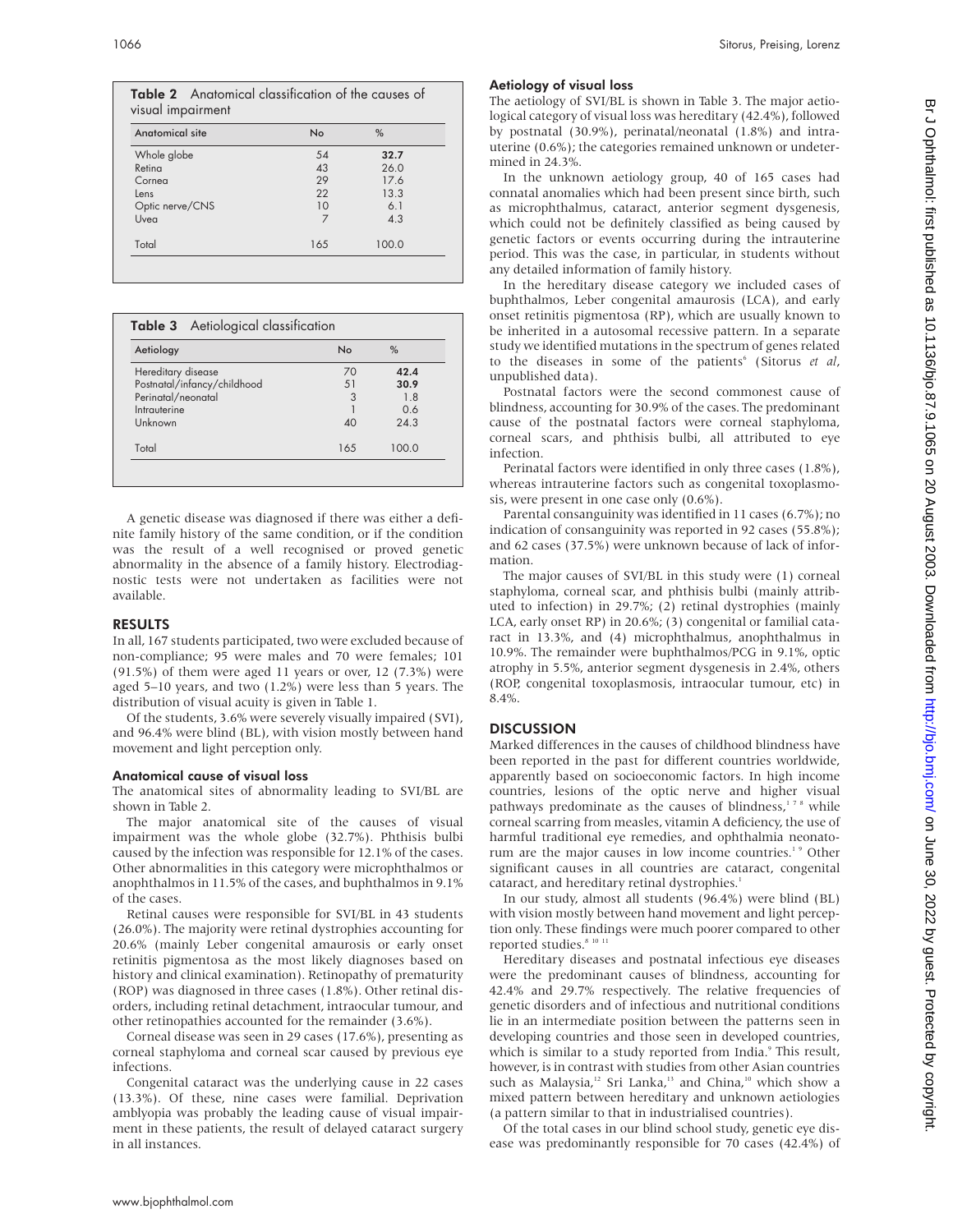|                               | Europe         |                 |          | Eastern<br>Asia<br>Mediterranean |        |          |                                        |                      |          |               |
|-------------------------------|----------------|-----------------|----------|----------------------------------|--------|----------|----------------------------------------|----------------------|----------|---------------|
|                               | <b>UK</b>      | Denmark Iceland |          | Saudi<br>Arabia                  | Cyprus | Srilanka | <b>Thailands</b><br>and<br>Philippines | China                | India    | Indonesia     |
| Number with genetic cases (%) | - 26           | 35              | 35       | 84                               | 80     | 35       | 16.8                                   | 30.7                 | 22.9     | 42.4          |
| Retinal dystrophies (%)       | $43*$          | $48*$           | $0*$     | $32*$                            | $39*$  | $56.5*$  | $41.5*$                                | $most^*$ , $\dagger$ | $79.9*$  | $48.6*$       |
| Cataract (%)                  | 0              |                 | 14       | 34                               | 18     | 16       | 16.9                                   | 11.8                 | 4.3      | 13.3          |
| Buphthalmos, PCG (%)          | $\overline{2}$ |                 | $\Omega$ | 17                               | 6      | 6        | 7.3                                    | 9                    | $\Omega$ | 9.1           |
| Reference                     |                | 23              | 23       | 16                               | 17     | 13       | 23                                     | 10                   | 9        | Present study |

**Table 4** Predominant causes of blindness attributed to genetic/hereditary disease

PCG = primary congenital glaucoma.

SVI/BL. In comparison, studies in other Asian countries found genetic eye disease to be responsible for 35.0% of SVI/BL in Sri Lanka,<sup>13</sup> 16.8% in Thailand/Philippines,<sup>14</sup> 30.7% in China,<sup>10</sup>  $23.0\%$  in India, $^{\circ}$  and  $29.5\%$  in Malaysia.<sup>12</sup> This is in contrast with studies reported from developed countries such as the United Kingdom<sup>11</sup> and the United States,<sup>7</sup> where blindness related to perinatal problems including prematurity was the largest aetiological category group of SVI/BL. In addition to ROP,<sup>7</sup> the leading causes of paediatric blindness in the United States are cortical visual impairment<sup>7</sup> and optic nerve disorders.7 8 In our study, perinatally related diseases, such as ROP, were identified in only three (1.8%) cases. The low incidence of ROP found in our study is probably the result of the much higher mortality of premature children in Indonesia, in particular in rural areas, compared to developed countries. Most students in the blind schools were born and spent their childhood in rural areas. In the future, ROP is likely to become a much bigger problem in Indonesia, as neonatal care services are bound to expand, particularly in urban areas.

Of the 70 hereditary cases, retinal dystrophies were the predominant causes in 34 (48.6%), followed by buphthalmos/ primary congenital glaucoma in 22 (21.4%), and cataract in nine (12.9%). In the retinal dystrophies group, we included conditions where retinal dystrophy was very probably based on history and ophthalmoscopic findings but not confirmed by electrodiagnostic tests because of unavailability. However, the diagnosis was confirmed in many instances by molecular genetics in a separate study by identifying the RPE65, RetGC1, and AIPL1 genes, the genes responsible for LCA and early onset RP (Sitorus *et al*, unpublished data).

Retinal dystrophies were also the most common form of genetic eye diseases (49–80%) in all other countries except Thailand and the Philippines $14$  where cataract was the most common cause (43.9%) (Table 4). Autosomal-recessive inheritance was the most common mode of transmission, accounting for 77.1% of the hereditary group in our study, followed by autosomal dominant in 7.1%, X linked in 2.9%, and undetermined in 12.9%. This high proportion of autosomal recessive eye diseases has been attributed to a high level of consanguineous marriage in this specific ethnic group from the west Java region. Unfortunately, we could identify consanguinity in only 6.7% of the cases in our study. The other 37.5% were unknown because of the difficulties in obtaining detailed information of the family history.

A high proportion of autosomal recessive diseases were also found in other countries with high levels of consanguineous marriage such as India,<sup>9</sup> Sri Lanka,<sup>13</sup> and eastern Mediterranean countries.<sup>15-18</sup>

Interestingly, Leber congenital amaurosis (LCA) and early onset retinitis pigmentosa were the most common retinal dystrophies identified in our study. LCA had not been well recognised in Indonesian children; no cases have been reported before in the Indonesian population. On the other hand, as the knowledge of the molecular basis of inherited

retinal diseases is constantly increasing; the development of effective treatment strategies such as gene therapy becomes possible. LCA patients carrying defects in the RPE65 gene will probably be the first candidates to be potentially treatable in the future.<sup>19</sup> With this perspective the need for paediatric ophthalmologists or ophthalmologists who are capable of identifying LCA in general, and its specific genotypes in particular, in blind Indonesian children is evident, in order to determine an appropriate treatment.

Congenital ocular anomalies such as microphthalmos and anophthalmos accounted for 10.9% of SVI/BL. The definite aetiology of this phenotype, whether genetically or prenatally acquired (teratological agents and intrauterine deformations),<sup>20</sup> is still unknown. This finding, however, was in accordance with those from blind school surveys done in Japan (11.2%)<sup>21</sup> and Chile (7%).<sup>22 23</sup>

As the Wiyata Guna School for the Blind does not generally accept students with multiple handicaps, except if the additional handicaps are mild, most cases (98.2%) identified in this study had no disability apart from blindness. This finding is in accordance with the school for blind in China, but is in contrast with those in the United Kingdom and United States, where a high proportion of children have additional disabilities often associated with cortical visual impairments. The commonest associated disability in the present study was hearing loss in 1.2% and polydactyly associated with obesity in 0.6%.

#### Treatable and preventable cases

Corneal staphyloma, corneal scars, and phthisis bulbi were responsible for 29.7% of SVI/BL cases. Those condition were most likely attributed to infections and malnutrition in the postnatal/infancy or childhood period—that is, they are potentially preventable causes of blindness. Vitamin A deficiency could be related to the cause of visual morbidity. The incidence of morbidity and mortality rate related to vitamin A deficiency in Indonesia has decreased to 30–50%, since the high dose vitamin A supplementary campaign has been performed through *Posyandu*, an integrated primary healthcare programme in selected urban slums and rural areas all over Indonesia. The vitamin A capsules are consumed by babies aged 6–11 months once yearly and children aged 1–5 years twice yearly in selected urban slums and rural area (Indonesian Ministry of Health; http://www.gizi.net/ pedoman-gizi/suplementasi-vit-a.shtml, 13 January 2003). Health education, improvement of nutrition, and measles immunisation should become the strategies to prevent blindness caused by infection in the community.

Cataract, which was responsible for 13.3% of SVI/BL, is also a potentially treatable disease. Severe amblyopia occurred after cataract surgery in all cases, and was probably a consequence of a delay in surgery which was performed after the age of 3. This ought to be avoidable by early detection followed by appropriate surgical techniques and postoperative